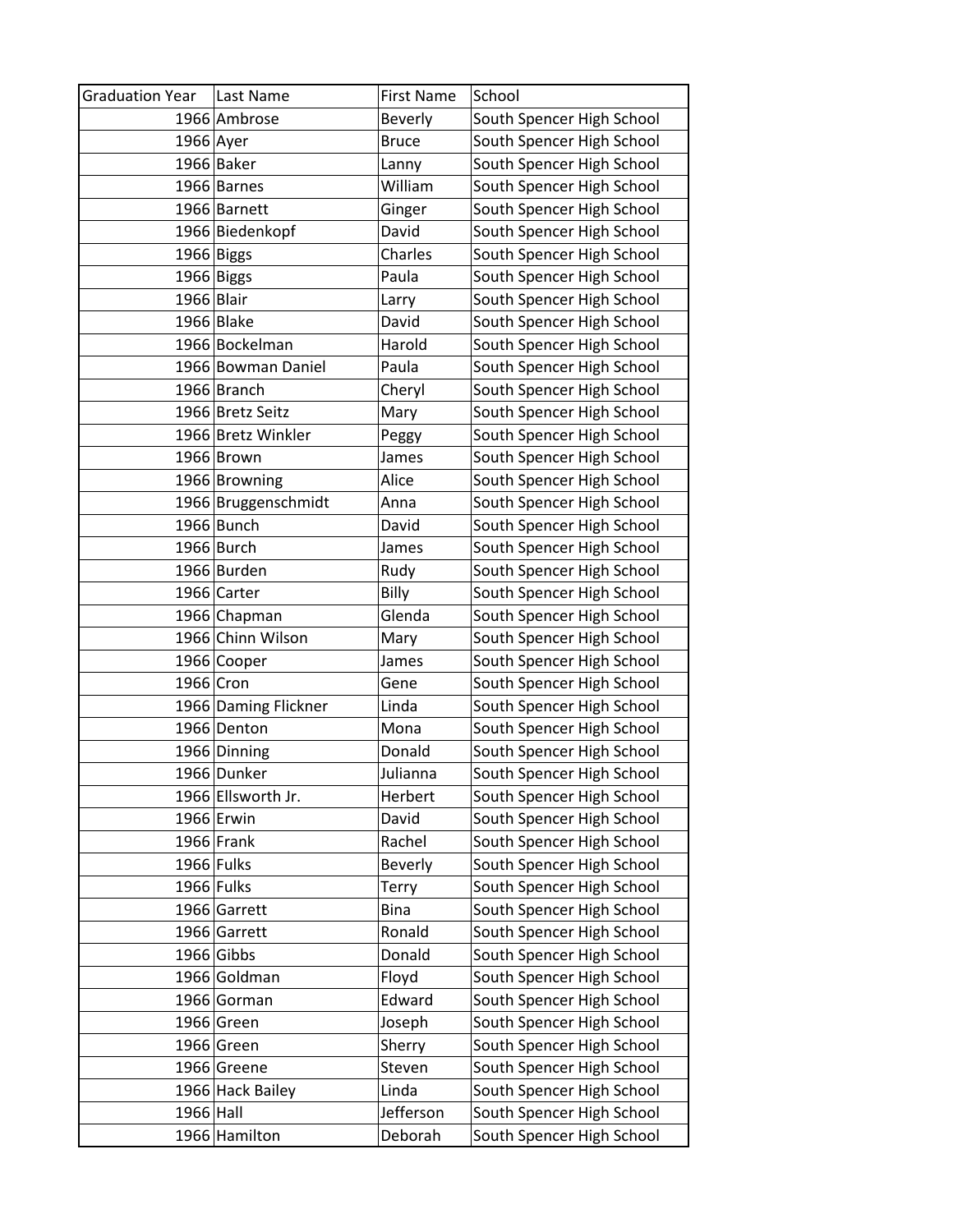|           | 1966 Hammers             | Stephen        | South Spencer High School |
|-----------|--------------------------|----------------|---------------------------|
|           | 1966 Hedges              | Sherri         | South Spencer High School |
|           | 1966 Hess Garrett        | Cleda          | South Spencer High School |
|           | 1966 Higdon              | Jo             | South Spencer High School |
|           | 1966 Hiland              | Donna          | South Spencer High School |
|           | 1966 Hodges              | David          | South Spencer High School |
|           | 1966 Horn                | Terry          | South Spencer High School |
|           | 1966 Horn                | William        | South Spencer High School |
|           | 1966 Hudson              | Earl           | South Spencer High School |
|           | 1966 Hurley              | Dennis         | South Spencer High School |
| 1966 Ice  |                          | Sharon         | South Spencer High School |
|           | 1966 Jalovec             | Steven         | South Spencer High School |
|           | 1966 Johnson             | David          | South Spencer High School |
|           | 1966 Ketcham             | Dean           | South Spencer High School |
|           | 1966 Kirchgessner Carver | Martha         | South Spencer High School |
|           | 1966 Kochersperger       | Geary          | South Spencer High School |
|           | 1966 Kramer Goldman      | Susan          | South Spencer High School |
|           | 1966 Krantz              | Sandra         | South Spencer High School |
|           | 1966 Lester              | Esther         | South Spencer High School |
|           | 1966 Lindsey             | Lawrence       | South Spencer High School |
|           | 1966 Lloyd               | Linda          | South Spencer High School |
| 1966 Lutz |                          | Timothy        | South Spencer High School |
|           | 1966 Mackey              | <b>Barbara</b> | South Spencer High School |
|           | 1966 Martin              | Joan           | South Spencer High School |
|           | 1966 Mattingly           | Marvin         | South Spencer High School |
|           | 1966 Meredith            | David          | South Spencer High School |
|           | 1966 Morris              | Karen          | South Spencer High School |
|           | 1966 Mueller             | Michael        | South Spencer High School |
|           | 1966 O'Nan Stuteville    | Claudia        | South Spencer High School |
|           | 1966 Osborne             | Ellen          | South Spencer High School |
|           | 1966 Oskins              | Carolyn        | South Spencer High School |
|           | 1966 Paceley             | Joseph         | South Spencer High School |
|           | 1966 Parker              | David          | South Spencer High School |
|           | 1966 Payne               | Sheryl         | South Spencer High School |
|           | 1966 Poole               | Peggy          | South Spencer High School |
|           | 1966 Pope                | Nickey         | South Spencer High School |
|           | 1966 Porter              | Tanya          | South Spencer High School |
|           | 1966 Purcell             | Walter         | South Spencer High School |
|           | 1966 Raley               | James          | South Spencer High School |
|           | 1966 Ranger              | Nellie         | South Spencer High School |
|           | 1966 Richardson          | Elizabeth      | South Spencer High School |
|           | 1966 Richey              | <b>Barbara</b> | South Spencer High School |
|           | 1966 Robinson            | James          | South Spencer High School |
| 1966 Roll |                          | Patrick        | South Spencer High School |
|           | 1966 Savage              | Jack           | South Spencer High School |
|           | 1966 Scheessele          | Albert         | South Spencer High School |
|           | 1966 Scherm              | Linda          | South Spencer High School |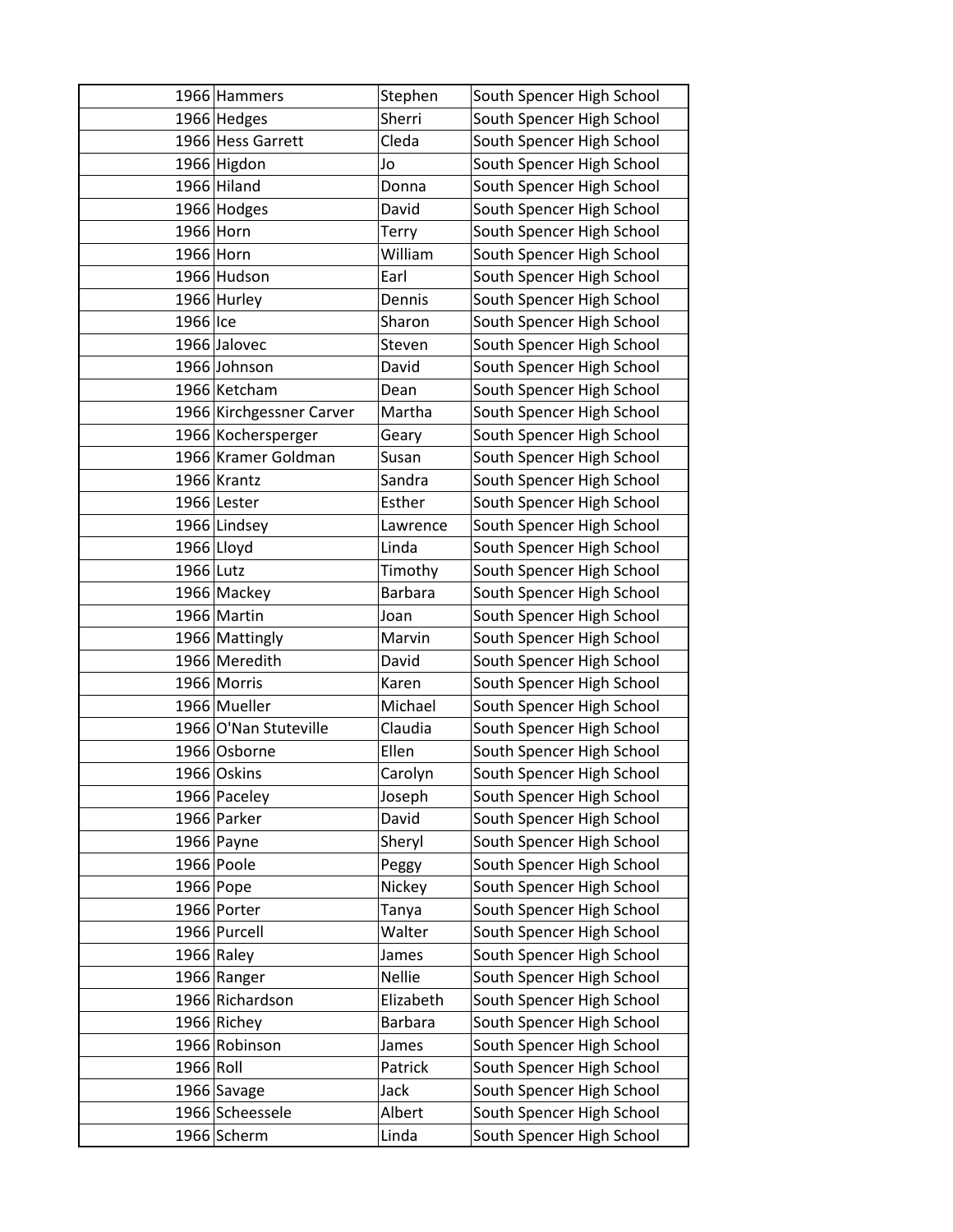|              | 1966 Schmidt          | Christine      | South Spencer High School |
|--------------|-----------------------|----------------|---------------------------|
|              | 1966 Schulte          | Monica         | South Spencer High School |
|              | 1966 Shourds          | Marsha         | South Spencer High School |
|              | 1966 Stateler Buckley | Rebecca        | South Spencer High School |
|              | 1966 Stoltz           | Michael        | South Spencer High School |
|              | 1966 Therber          | Kathryn        | South Spencer High School |
|              | 1966 Toliver          | Patrick        | South Spencer High School |
|              | 1966 Vaughn           | Steve          | South Spencer High School |
|              | 1966 Wead             | Patricia       | South Spencer High School |
|              | 1966 Weatherholt      | Jane           | South Spencer High School |
|              | 1966 Wiener           | Richard        | South Spencer High School |
|              | 1966 Wilhelmus        | Mary           | South Spencer High School |
|              | 1966 Wilson Sherwood  | Zareda         | South Spencer High School |
|              | 1966 Winkler          | Carolyn        | South Spencer High School |
|              | 1966 Wood             | Mary           | South Spencer High School |
|              | 1966 Woodson Varble   | <b>Barbara</b> | South Spencer High School |
|              | 1966 Yeager           | Kenneth        | South Spencer High School |
|              | 1966 Yeager           | Stephen        | South Spencer High School |
|              | 1966 Yearby III       | Ferman         | South Spencer High School |
|              | 1966 Young            | Shirley        | South Spencer High School |
|              | 1967 Adkisson         | Stella         | South Spencer High School |
|              | 1967 Anderson         | Cynthia        | South Spencer High School |
|              | 1967 Anderson         | Darlene        | South Spencer High School |
|              | 1967 Anderson         | Philip         | South Spencer High School |
|              | 1967 Anderson         | Sonya          | South Spencer High School |
|              | 1967 Arterberry Jr.   | Charles        | South Spencer High School |
|              | 1967 Axton Young      | Nancy          | South Spencer High School |
| 1967         | <b>Barker</b>         | Gary           | South Spencer High School |
| 1967         | <b>Bates</b>          | David          | South Spencer High School |
|              | 1967 Bauman           | James          | South Spencer High School |
|              | 1967 Beatty Cassidy   | Nancy          | South Spencer High School |
| 1967         | <b>Beckart</b>        | Charles        | South Spencer High School |
| 1967         | <b>Biggs</b>          | Richard        | South Spencer High School |
| $1967$ Blair |                       | Wanda          | South Spencer High School |
|              | 1967 Braun            | Carolyn        | South Spencer High School |
|              | 1967 Brown            | Billy          | South Spencer High School |
|              | 1967 Bruggenschmidt   | Mary           | South Spencer High School |
| 1967         | Bryant                | Daisy          | South Spencer High School |
|              | 1967 Burroughs        | Lucinda        | South Spencer High School |
| 1967 Buse    |                       | Linda          | South Spencer High School |
|              | 1967 Butler Grimes    | Dianne         | South Spencer High School |
| 1967         | Cain                  | James          | South Spencer High School |
| 1967         | Calhoun               | James          | South Spencer High School |
| 1967         | Cameron               | Karen          | South Spencer High School |
| 1967         | Campbell              | Carol          | South Spencer High School |
| 1967         | Campbell              | Nancy          | South Spencer High School |
| 1967         | Carter                | Donna          | South Spencer High School |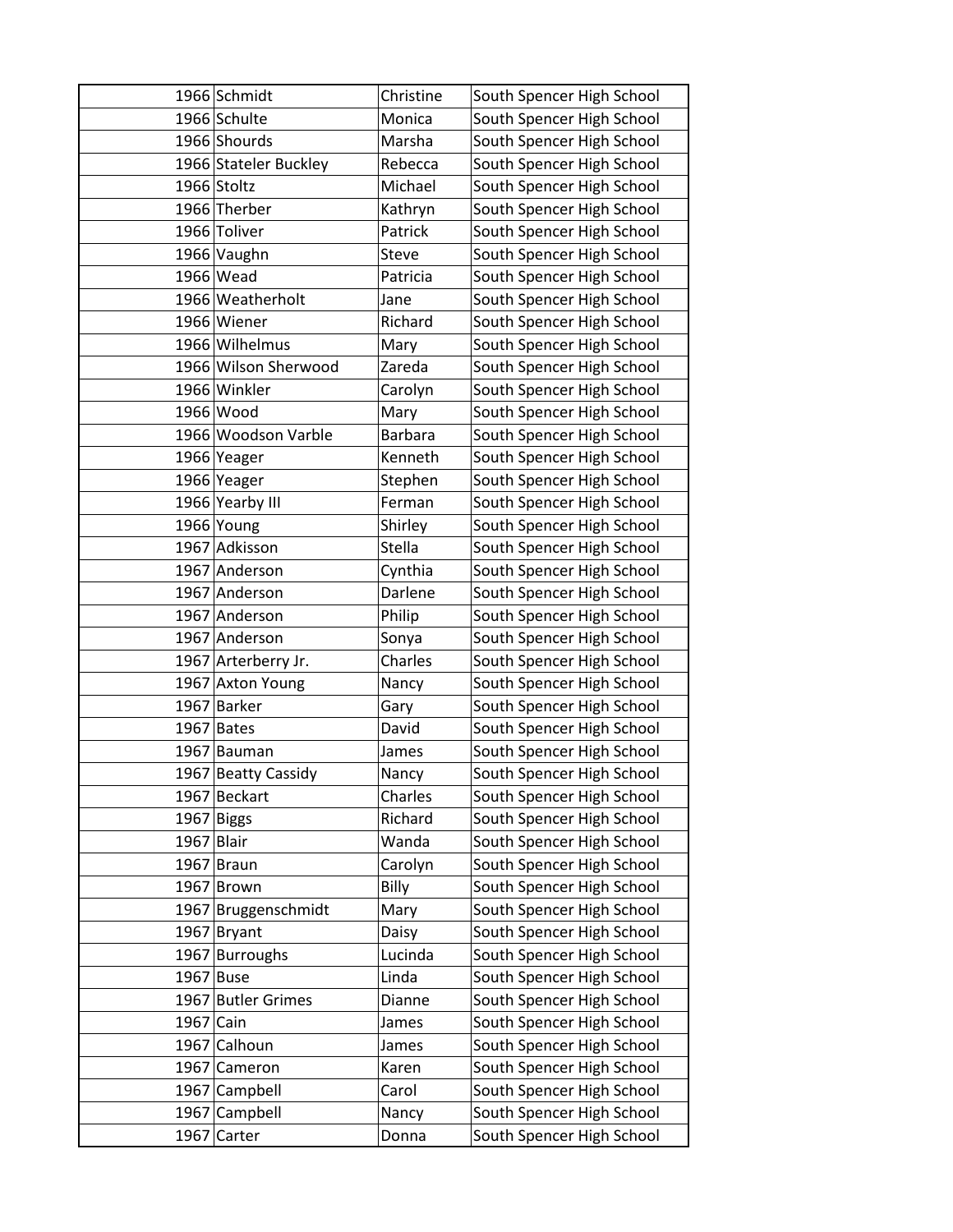|              | 1967 Cassidy Parsley | Mary           | South Spencer High School |
|--------------|----------------------|----------------|---------------------------|
|              | 1967 Daming          | Harold         | South Spencer High School |
|              | 1967 Davis           | Bobby          | South Spencer High School |
|              | 1967 Davis           | Connie         | South Spencer High School |
|              | 1967 Dawson          | Linda          | South Spencer High School |
|              | 1967 Dossett         | Sandra         | South Spencer High School |
| 1967 Eble    |                      | Joetta         | South Spencer High School |
|              | 1967 Edwards         | Deborah        | South Spencer High School |
|              | $1967$ Evans         | Charlein       | South Spencer High School |
|              | 1967 Ferguson        | Linda          | South Spencer High School |
|              | 1967 Fisher          | Michael        | South Spencer High School |
|              | 1967 Foster          | Cathy          | South Spencer High School |
|              | 1967 Granderson Jr.  | Wilber         | South Spencer High School |
|              | $1967$ Hack          | <b>Barbara</b> | South Spencer High School |
|              | 1967 Hammers         | <b>Thomas</b>  | South Spencer High School |
|              | 1967 Hancock         | Linda          | South Spencer High School |
|              | 1967 Harris          | <b>Beverly</b> | South Spencer High School |
|              | 1967 Herrell         | <b>Bettye</b>  | South Spencer High School |
|              | 1967 Hoofer          | Donna          | South Spencer High School |
|              | 1967 Horn            | <b>Dixie</b>   | South Spencer High School |
| 1967 Horn    |                      | Donna          | South Spencer High School |
|              | 1967 Hornback        | Sally          | South Spencer High School |
|              | 1967 Johnson         | Oliver         | South Spencer High School |
|              | 1967 Jones           | Ann            | South Spencer High School |
|              | 1967 Kimmel Moran    | Barbara        | South Spencer High School |
|              | 1967 Lampkins        | Richard        | South Spencer High School |
|              | 1967 Lashley         | Jacqueline     | South Spencer High School |
|              | 1967 Lawson Rickard  | Donna          | South Spencer High School |
|              | 1967 Leistner        | Dorothy        | South Spencer High School |
|              | 1967 Lillpop         | Mark           | South Spencer High School |
|              | 1967 Lillpop Jr.     | Morgan         | South Spencer High School |
|              | 1967 Lindsey         | Dianna         | South Spencer High School |
|              | 1967 Lindsey         | Eldon          | South Spencer High School |
|              | 1967 Lindsey         | Pat            | South Spencer High School |
| 1967         | Lynn                 | Rindia         | South Spencer High School |
|              | 1967 Machin          | Elizabeth      | South Spencer High School |
|              | 1967 Mackey          | Joseph         | South Spencer High School |
|              | 1967 Mallory         | Billy          | South Spencer High School |
|              | 1967 Mattingly       | James          | South Spencer High School |
|              | 1967 Mead            | Earl           | South Spencer High School |
|              | $1967$ Meece         | Vicke          | South Spencer High School |
|              | 1967 Miller          | Hollie         | South Spencer High School |
|              | 1967 Mitchell        | Leda           | South Spencer High School |
| $1967$ Niles |                      | Stephen        | South Spencer High School |
|              | 1967 Obermeier       | Michael        | South Spencer High School |
|              | 1967 Parker          | Richard        | South Spencer High School |
|              | 1967 Parsley         | Mark           | South Spencer High School |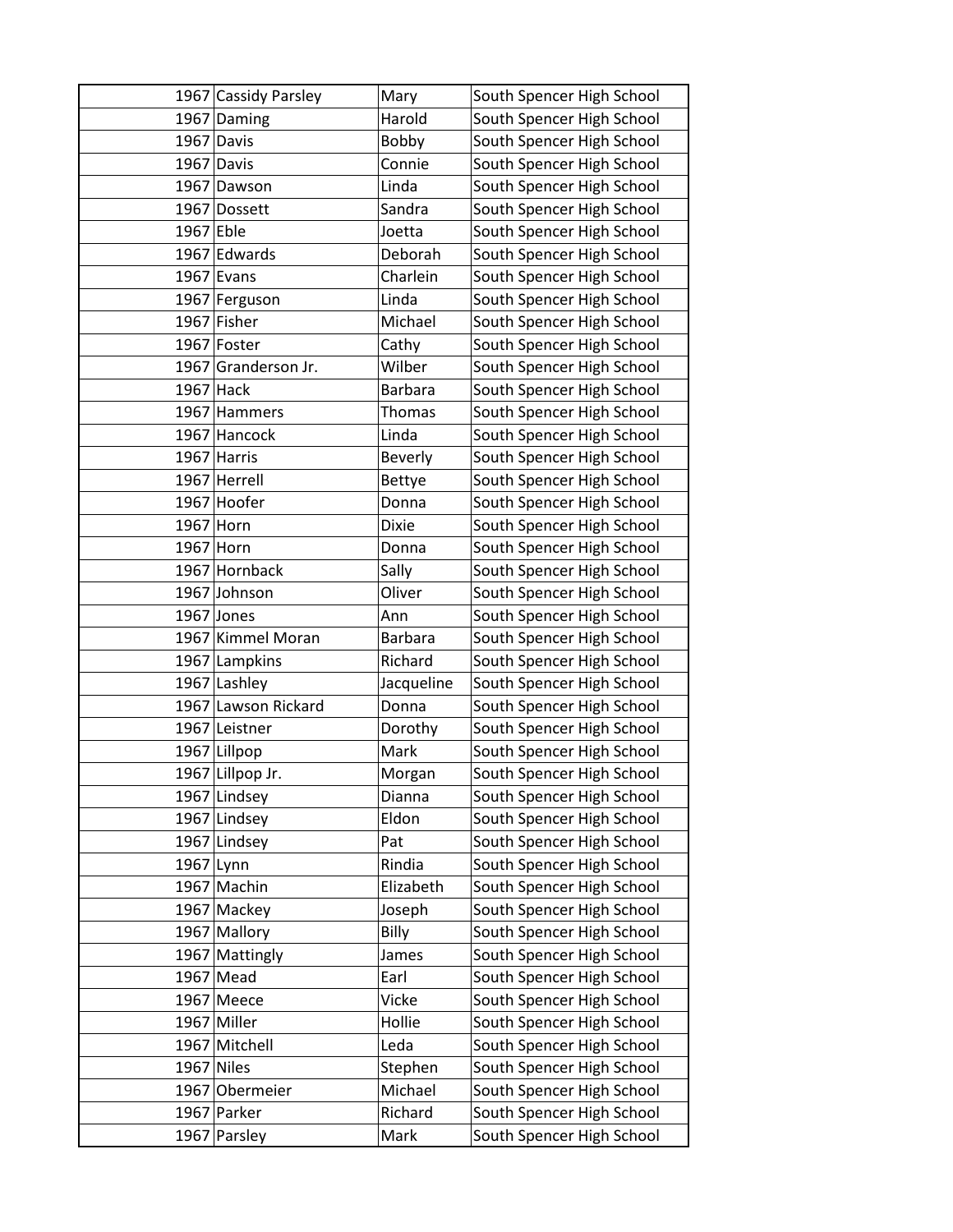|             | 1967 Partridge II    | William       | South Spencer High School |
|-------------|----------------------|---------------|---------------------------|
|             | 1967 Pease           | Michael       | South Spencer High School |
|             | 1967 Pope            | Rickey        | South Spencer High School |
|             | 1967 Porter          | Janet         | South Spencer High School |
|             | 1967 Powers          | Patrick       | South Spencer High School |
|             | 1967 Raibley         | Donald        | South Spencer High School |
|             | 1967 Rhodes Gatewood | Ramona        | South Spencer High School |
|             | 1967 Richard         | Robert        | South Spencer High School |
|             | 1967 Rimstidt        | David         | South Spencer High School |
|             | 1967 Ritchie         | Kay           | South Spencer High School |
|             | 1967 Samuels         | Mike          | South Spencer High School |
|             | 1967 Schmidt         | David         | South Spencer High School |
|             | 1967 Schumacher Jr.  | George        | South Spencer High School |
|             | 1967 Schweizer       | Larry         | South Spencer High School |
|             | $1967$ Small         | Jackie        | South Spencer High School |
|             | 1967 Smith           | Stephen       | South Spencer High School |
|             | 1967 Stuteville      | Pamela        | South Spencer High School |
|             | 1967 Thorpe Bates    | Kay           | South Spencer High School |
|             | 1967 Vititoe         | Nancy         | South Spencer High School |
|             | 1967 Wallace         | Lynn          | South Spencer High School |
|             | 1967 Weatherholt     | Patricia      | South Spencer High School |
|             | 1967 Weatherholt     | Rod           | South Spencer High School |
|             | 1967 Webb            | Mark          | South Spencer High School |
|             | 1967 Weinbach        | Ramona        | South Spencer High School |
|             | 1967 West            | Sonja         | South Spencer High School |
|             | 1967 Wilson Jr.      | Roy           | South Spencer High School |
|             | 1967 Yeager          | Cynthia       | South Spencer High School |
|             | 1967 Yeager          | Patricia      | South Spencer High School |
|             | $1967$ Young         | <b>Thomas</b> | South Spencer High School |
|             | 1967 Zendell         | Joseph        | South Spencer High School |
|             | 1968 Adams           | Gene          | South Spencer High School |
|             | 1968 Ambs            | Judy          | South Spencer High School |
|             | 1968 Arnold          | Kenny         | South Spencer High School |
|             | 1968 Arterberry      | Cathy         | South Spencer High School |
|             | 1968 Atkinson        | Michael       | South Spencer High School |
| $1968$ Ayer |                      | Kathleen      | South Spencer High School |
|             | 1968 Bailey          | Ron           | South Spencer High School |
|             | 1968 Barnett         | Charles       | South Spencer High School |
|             | 1968 Beard           | Terry         | South Spencer High School |
|             | 1968 Bennett         | Harold        | South Spencer High School |
|             | 1968 Bennett         | Karleen       | South Spencer High School |
|             | 1968 Bingle          | Debbie        | South Spencer High School |
|             | 1968 Birge           | Beverly       | South Spencer High School |
|             | 1968 Bohler          | Peggy         | South Spencer High School |
|             | 1968 Branch          | Connie        | South Spencer High School |
|             | 1968 Brown           | Linda         | South Spencer High School |
|             | 1968 Brown           | Richard       | South Spencer High School |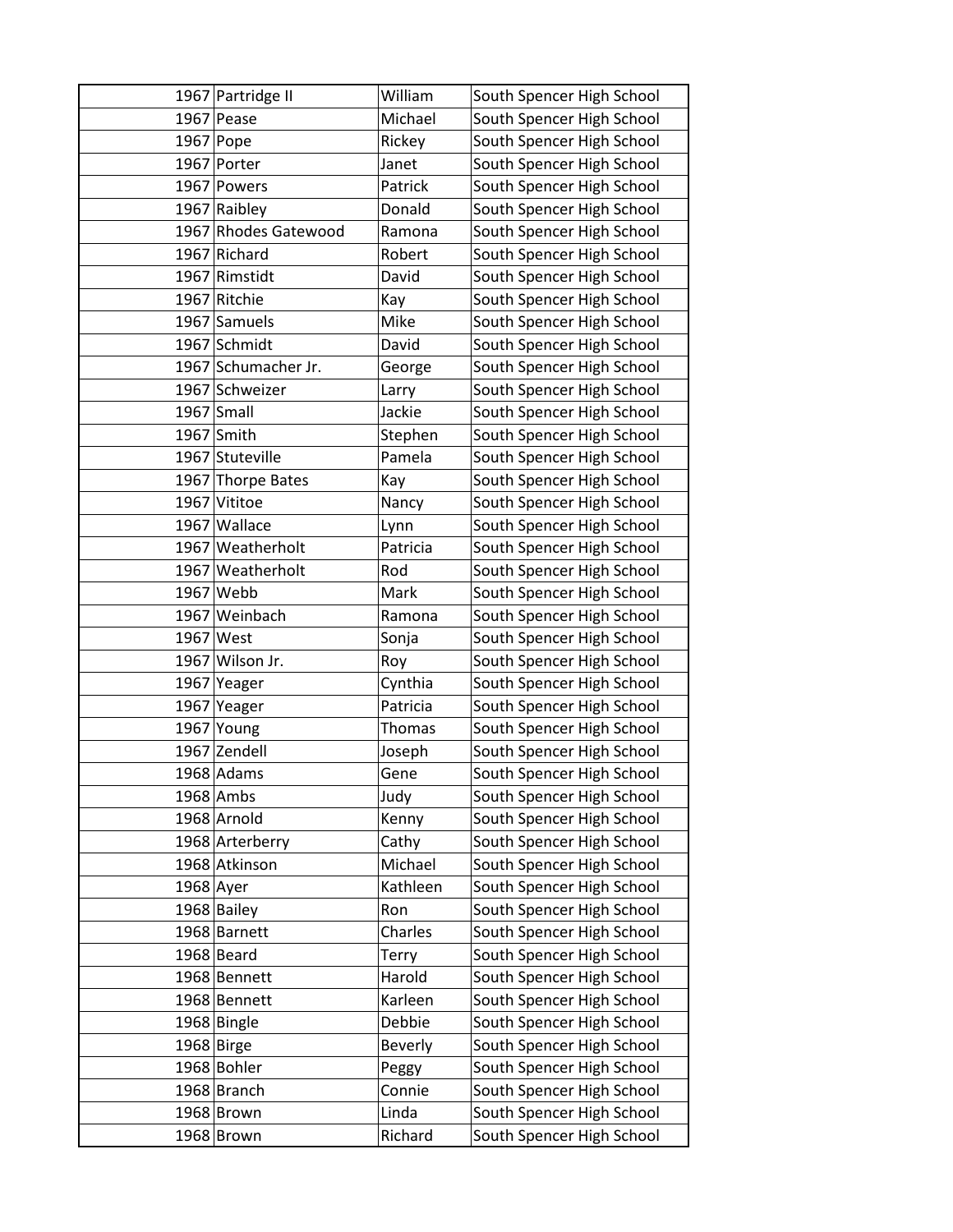|              | 1968 Bunner          | Vicki    | South Spencer High School |
|--------------|----------------------|----------|---------------------------|
|              | 1968 Burroughs       | Carroll  | South Spencer High School |
|              | 1968 Cadick          | Ernie    | South Spencer High School |
|              | 1968 Cannon          | Cathy    | South Spencer High School |
|              | 1968 Carpenter       | Ron      | South Spencer High School |
|              | 1968 Carter          | John     | South Spencer High School |
|              | 1968 Chamberlain     | Ray      | South Spencer High School |
|              | 1968 Cissna          | Dana     | South Spencer High School |
|              | 1968 Davis           | Karen    | South Spencer High School |
|              | 1968 Davis           | Vernon   | South Spencer High School |
|              | 1968 Dawson          | John     | South Spencer High School |
|              | 1968 Decker          | Betty    | South Spencer High School |
|              | 1968 DeWeese         | Dennis   | South Spencer High School |
|              | 1968 Dohoney         | Freddie  | South Spencer High School |
|              | 1968 Downs           | Jeannie  | South Spencer High School |
|              | 1968 Ellison         | Leon     | South Spencer High School |
|              | 1968 Enlow           | Patricia | South Spencer High School |
|              | 1968 Fulkerson       | Sharon   | South Spencer High School |
|              | 1968 Fulks           | Jan      | South Spencer High School |
|              | 1968 Fulks           | Mary     | South Spencer High School |
|              | 1968 Funk            | Douglas  | South Spencer High School |
|              | 1968 Garrett         | Mike     | South Spencer High School |
|              | 1968 Garrett         | Phyllis  | South Spencer High School |
|              | 1968 Garrett         | William  | South Spencer High School |
|              | 1968 Gibbs           | Jane     | South Spencer High School |
| 1968 Gill    |                      | Ray      | South Spencer High School |
| 1968 Gill    |                      | Tom      | South Spencer High School |
|              | 1968 Gompf           | Kay      | South Spencer High School |
|              | 1968 Goodwin         | Jenny    | South Spencer High School |
|              | 1968 Gordon Fellwock | Terri    | South Spencer High School |
|              | 1968 Harmon          | Susan    | South Spencer High School |
|              | $1968$ Heady         | John     | South Spencer High School |
|              | 1968 Helms           | George   | South Spencer High School |
|              | 1968 Henderson       | Donna    | South Spencer High School |
|              | 1968 Hinton          | Billy    | South Spencer High School |
|              | 1968 Holtzman        | Ron      | South Spencer High School |
|              | 1968 Howard          | Gerry    | South Spencer High School |
|              | 1968 Hurm            | Cleon    | South Spencer High School |
| 1968 Kell    |                      | Martha   | South Spencer High School |
| $1968$ Kelly |                      | Deborah  | South Spencer High School |
|              | 1968 Keown           | Linda    | South Spencer High School |
|              | 1968 Kincaid         | John     | South Spencer High School |
| 1968 Lant    |                      | Sue      | South Spencer High School |
|              | 1968 Lawson          | Richard  | South Spencer High School |
|              | $1968$ Leslie        | Debra    | South Spencer High School |
|              | 1968 Lillpop         | Karen    | South Spencer High School |
|              | 1968 Lindsey         | Carolyn  | South Spencer High School |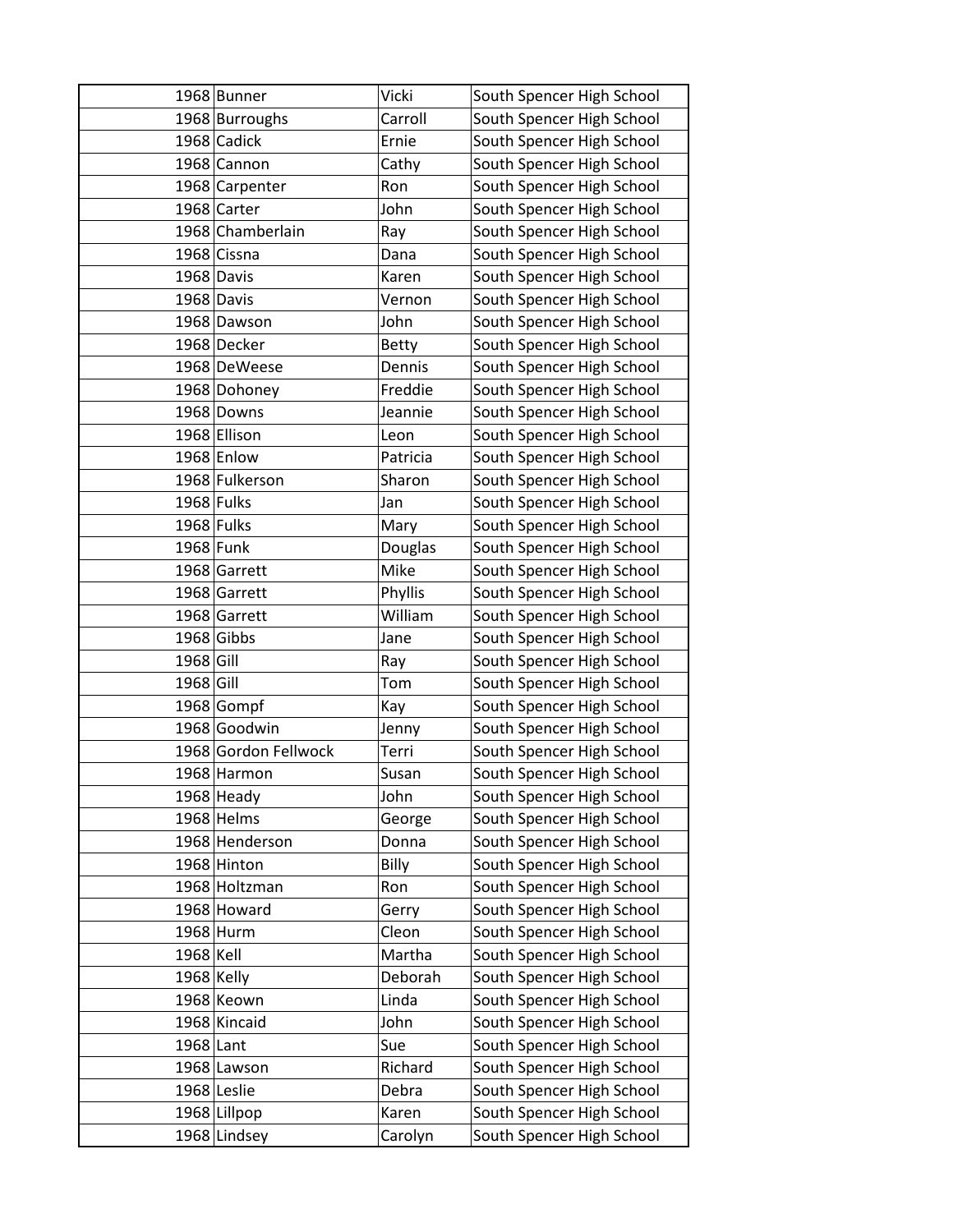|           | 1968 Lindsey     | Kathy          | South Spencer High School |
|-----------|------------------|----------------|---------------------------|
|           | 1968 Lloyd       | Donna          | South Spencer High School |
|           | 1968 Macer       | Keary          | South Spencer High School |
|           | 1968 Marts       | Danny          | South Spencer High School |
|           | 1968 Masterson   | Edward         | South Spencer High School |
|           | 1968 Mitchell    | Margaret       | South Spencer High School |
| 1968 Neal |                  | Michael        | South Spencer High School |
|           | 1968 Niles       | Danny          | South Spencer High School |
| 1968 Olds |                  | Mark           | South Spencer High School |
|           | 1968 Phillips    | Mickie         | South Spencer High School |
|           | 1968 Powell      | Sharon         | South Spencer High School |
|           | 1968 Purcell     | Malinda        | South Spencer High School |
|           | 1968 Raibley     | Phyllis        | South Spencer High School |
|           | 1968 Richard     | Mary           | South Spencer High School |
|           | 1968 Richards    | John           | South Spencer High School |
|           | 1968 Rininger    | Dan            | South Spencer High School |
|           | 1968 Roberts     | Joe            | South Spencer High School |
|           | 1968 Robertson   | Josephine      | South Spencer High School |
| 1968 Roll |                  | Katherine      | South Spencer High School |
|           | 1968 Roth        | Mellodee       | South Spencer High School |
|           | 1968 Sarver      | Janet          | South Spencer High School |
|           | 1968 Schaeffer   | Albert         | South Spencer High School |
|           | 1968 Schaeffer   | Linda          | South Spencer High School |
|           | 1968 Scherer     | Mike           | South Spencer High School |
|           | 1968 Schulte     | Connie         | South Spencer High School |
|           | 1968 Sharer      | Janet          | South Spencer High School |
|           | $1968$ Smith     | <b>Barbara</b> | South Spencer High School |
|           | $1968$ Smith     | Janet          | South Spencer High School |
|           | 1968 Smith       | Janette        | South Spencer High School |
|           | 1968 Stallings   | Allan          | South Spencer High School |
|           | 1968 Stevenson   | Jim            | South Spencer High School |
|           | 1968 Stoltz      | Donna          | South Spencer High School |
|           | 1968 Underhill   | Teresa         | South Spencer High School |
|           | 1968 Vance Hall  | Marilyn        | South Spencer High School |
|           | 1968 Wade        | Robert         | South Spencer High School |
|           | 1968 Walker      | Mark           | South Spencer High School |
|           | 1968 Waters      | Dennis         | South Spencer High School |
|           | 1968 Weatherholt | <b>Barbara</b> | South Spencer High School |
|           | 1968 Weatherholt | Darlene        | South Spencer High School |
|           | 1968 Wilson      | Larry          | South Spencer High School |
|           | 1968 Wilson      | Linda          | South Spencer High School |
|           | 1968 Wilson      | Mike           | South Spencer High School |
|           | 1968 Winkler     | Jane           | South Spencer High School |
|           | 1968 Winkler     | Richard        | South Spencer High School |
|           | 1968 Wolf        | Kendall        | South Spencer High School |
|           | 1968 Wood        | Bill           | South Spencer High School |
|           | 1968 Yeager      | Jake           | South Spencer High School |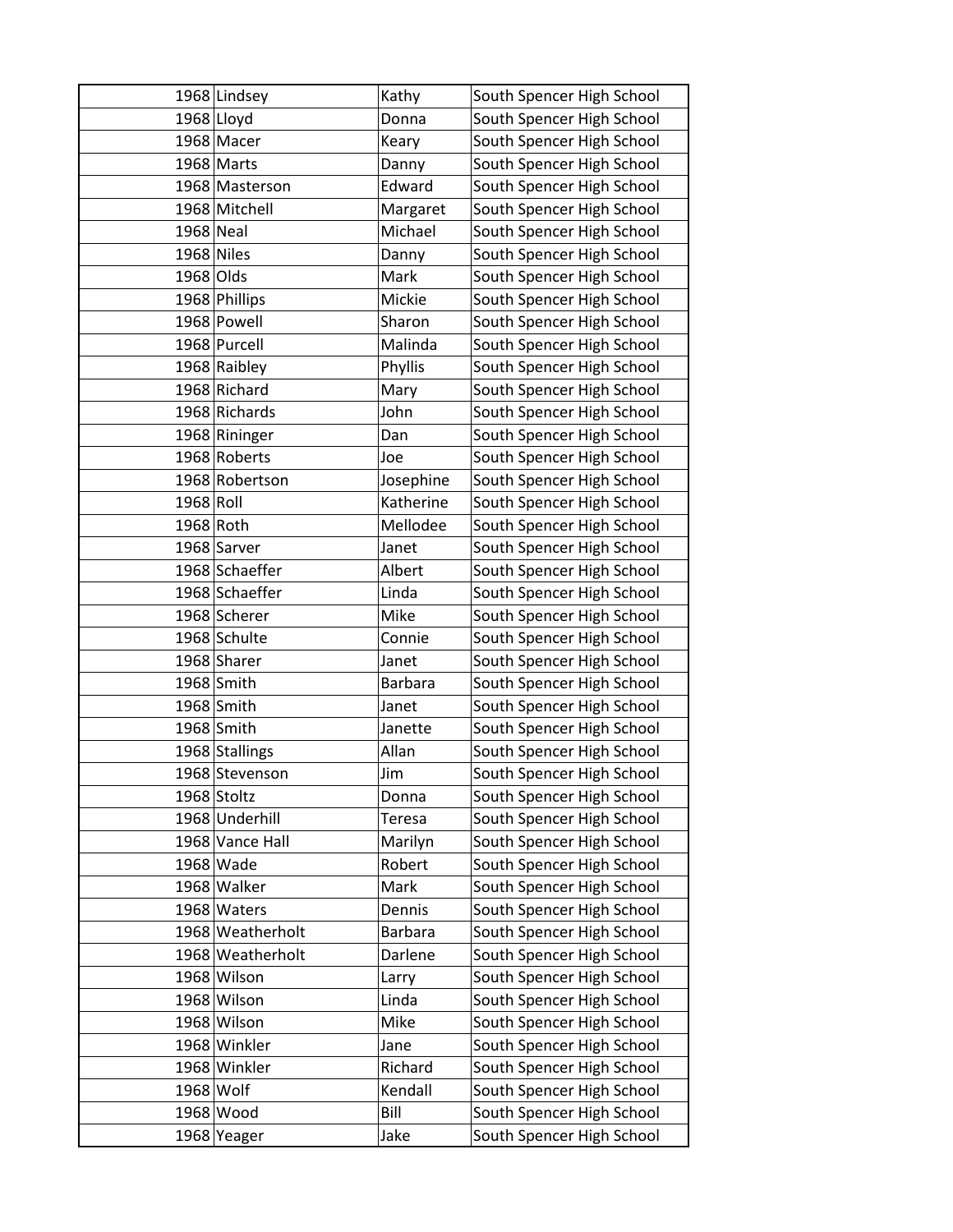|             | 1968 Yelland          | Rebecca       | South Spencer High School |
|-------------|-----------------------|---------------|---------------------------|
|             | 1968 Young            | Lois          | South Spencer High School |
|             | 1969 Abshier          | Philip        | South Spencer High School |
|             | 1969 Abshier          | William       | South Spencer High School |
|             | 1969 Ambs             | Rebecca       | South Spencer High School |
|             | 1969 Anderson         | Gloria        | South Spencer High School |
|             | 1969 Atkinson         | David         | South Spencer High School |
| $1969$ Ayer |                       | Randall       | South Spencer High School |
|             | 1969 Barker           | Michael       | South Spencer High School |
|             | 1969 Bartlett         | Alva          | South Spencer High School |
|             | 1969 Basham           | Shirley       | South Spencer High School |
|             | $1969$ Beatty         | Wilma         | South Spencer High School |
|             | 1969 Below            | Lisa          | South Spencer High School |
|             | 1969 Biggs            | Marilynn      | South Spencer High School |
|             | 1969 Biggs            | Paula         | South Spencer High School |
| 1969 Blair  |                       | Doug          | South Spencer High School |
|             | 1969 Bockelman        | Kenneth       | South Spencer High School |
|             | 1969 Bohleber         | Edward        | South Spencer High School |
|             | 1969 Branch           | Julie         | South Spencer High School |
|             | 1969 Bratcher         | Lola          | South Spencer High School |
|             | 1969 Brown            | Karen         | South Spencer High School |
|             | 1969 Brown Kirch      | Susan         | South Spencer High School |
|             | 1969 Brubaker         | Linda         | South Spencer High School |
|             | 1969 Bruggenschmidt   | Steve         | South Spencer High School |
|             | $1969$ Bryant         | Linda         | South Spencer High School |
|             | 1969 Burroughs        | David         | South Spencer High School |
|             | $1969$ Clark          | Mary          | South Spencer High School |
|             | 1969 Cotton           | Myra          | South Spencer High School |
|             | 1969 Davis            | Cathy         | South Spencer High School |
| $1969$ Day  |                       | George        | South Spencer High School |
|             | 1969 Dilger           | Martha        | South Spencer High School |
|             | 1969 Downs            | Vernon        | South Spencer High School |
|             | 1969 Dunn             | Gail          | South Spencer High School |
| $1969$ Eble |                       | Ronald        | South Spencer High School |
|             | $1969$ Evans          | Jerry         | South Spencer High School |
|             | 1969 Everett          | <b>Brenda</b> | South Spencer High School |
|             | 1969 Everett          | Carla         | South Spencer High School |
|             | 1969 Feuerbach        | Mary          | South Spencer High School |
|             | 1969 Freshley         | Ellen         | South Spencer High School |
|             | $1969$ Frields        | Carroll       | South Spencer High School |
|             | 1969 Garrett          | Roger         | South Spencer High School |
| 1969 Gill   |                       | Karen         | South Spencer High School |
|             | 1969 Goodman          | Carol         | South Spencer High School |
|             | 1969 Granderson       | Janet         | South Spencer High School |
|             | 1969 Green            | Faye          | South Spencer High School |
|             | $1969$ Hack           | Claude        | South Spencer High School |
|             | 1969 Hamilton Richert | <b>Billie</b> | South Spencer High School |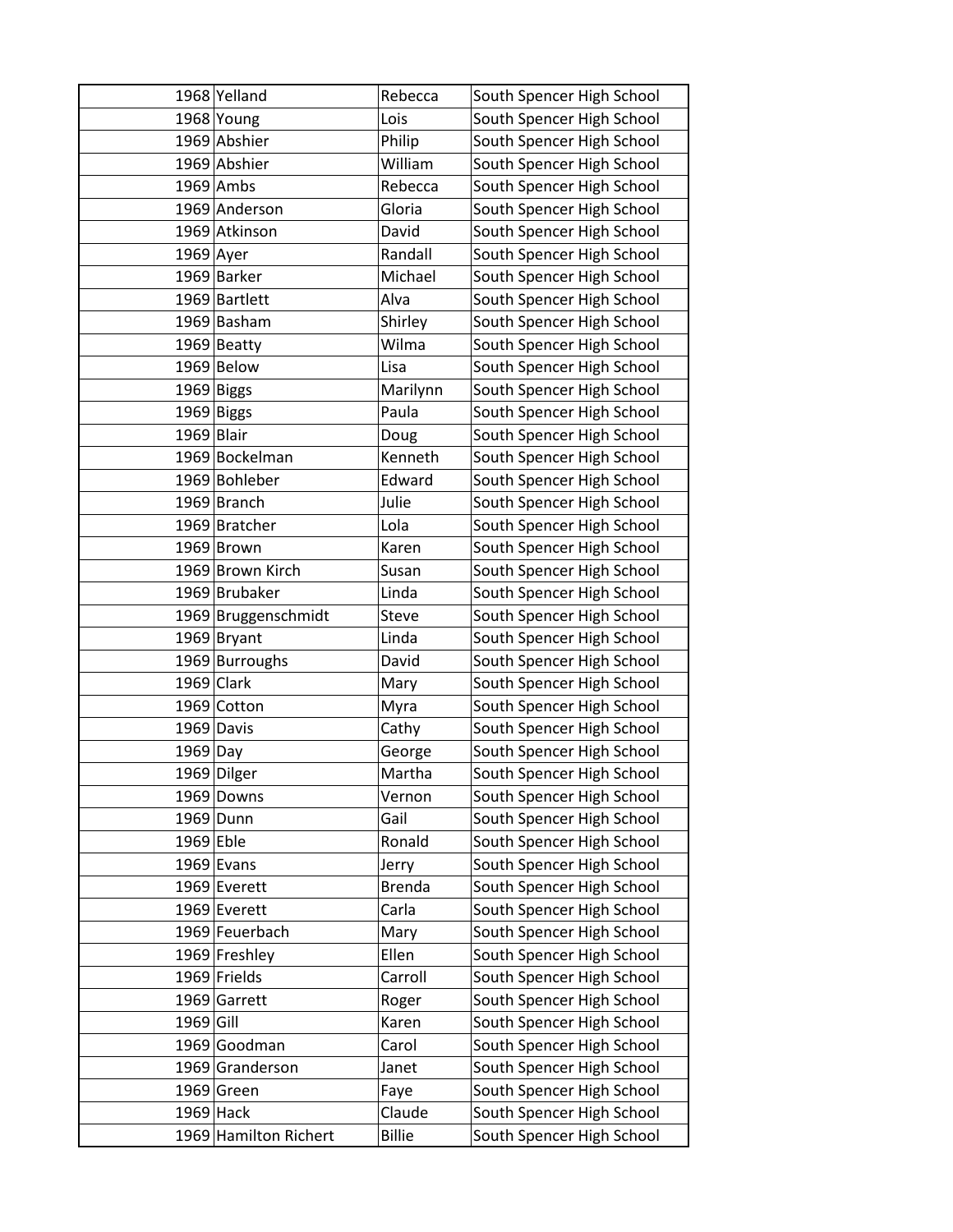|             | 1969 Harris            | Donald         | South Spencer High School |
|-------------|------------------------|----------------|---------------------------|
|             | 1969 Harris            | Jane           | South Spencer High School |
|             | 1969 Harris            | Jim            | South Spencer High School |
|             | 1969 Harris            | Larry          | South Spencer High School |
|             | 1969 Hedrick Thorpe    | Vicki          | South Spencer High School |
|             | 1969 Henning           | Dwight         | South Spencer High School |
|             | 1969 Herron            | Stephen        | South Spencer High School |
|             | 1969 Holtzman          | Robert         | South Spencer High School |
|             | $1969$ Horn            | Michael        | South Spencer High School |
|             | 1969 Horstman          | Beth           | South Spencer High School |
| $1969$ Hoss |                        | Howard         | South Spencer High School |
|             | 1969 Houston           | Connie         | South Spencer High School |
| 1969 Huff   |                        | Perry          | South Spencer High School |
|             | $1969$ Hurm            | Roger          | South Spencer High School |
| 1969 Ice    |                        | Michael        | South Spencer High School |
|             | 1969 Keown             | William        | South Spencer High School |
|             | 1969 Langdon           | Terrell        | South Spencer High School |
|             | 1969 Lashley           | Barry          | South Spencer High School |
|             | 1969 Lathery           | Sally          | South Spencer High School |
|             | 1969 Lawson            | Sheila         | South Spencer High School |
|             | 1969 Leistner          | Zelma          | South Spencer High School |
|             | $1969$ Lerch           | Dona           | South Spencer High School |
|             | 1969 Lillpop           | <b>Bruce</b>   | South Spencer High School |
| $1969$ Limp |                        | John           | South Spencer High School |
|             | 1969 Lindauer Rininger | LaVon          | South Spencer High School |
|             | 1969 Lindsey           | Sheila         | South Spencer High School |
|             | 1969 Linegar           | <b>Brenda</b>  | South Spencer High School |
| $1969$ Lynn |                        | Pauline        | South Spencer High School |
|             | 1969 Mackey            | Janet          | South Spencer High School |
|             | 1969 Mallory           | Sheila         | South Spencer High School |
|             | 1969 Mattingley        | Mark           | South Spencer High School |
|             | 1969 McCoy             | Monte          | South Spencer High School |
|             | 1969 McIntyre          | Shammy         | South Spencer High School |
|             | 1969 Mitchell          | <b>Barbara</b> | South Spencer High School |
|             | 1969 Morris            | Philip         | South Spencer High School |
|             | 1969 Muncie            | Kathy          | South Spencer High School |
| 1969 Neal   |                        | Randall        | South Spencer High School |
|             | 1969 Osborn            | Theodore       | South Spencer High School |
|             | 1969 Pacely            | Jean           | South Spencer High School |
|             | 1969 Partridge         | Barry          | South Spencer High School |
|             | 1969 Partridge         | Michael        | South Spencer High School |
|             | $1969$ Payne           | Edgar          | South Spencer High School |
|             | 1969 Payne             | Luci           | South Spencer High School |
|             | 1969 Payne             | Patricia       | South Spencer High School |
|             | $1969$ Pease           | Gerald         | South Spencer High School |
|             | 1969 Perry             | James          | South Spencer High School |
|             | 1969 Ranger            | Sheila         | South Spencer High School |